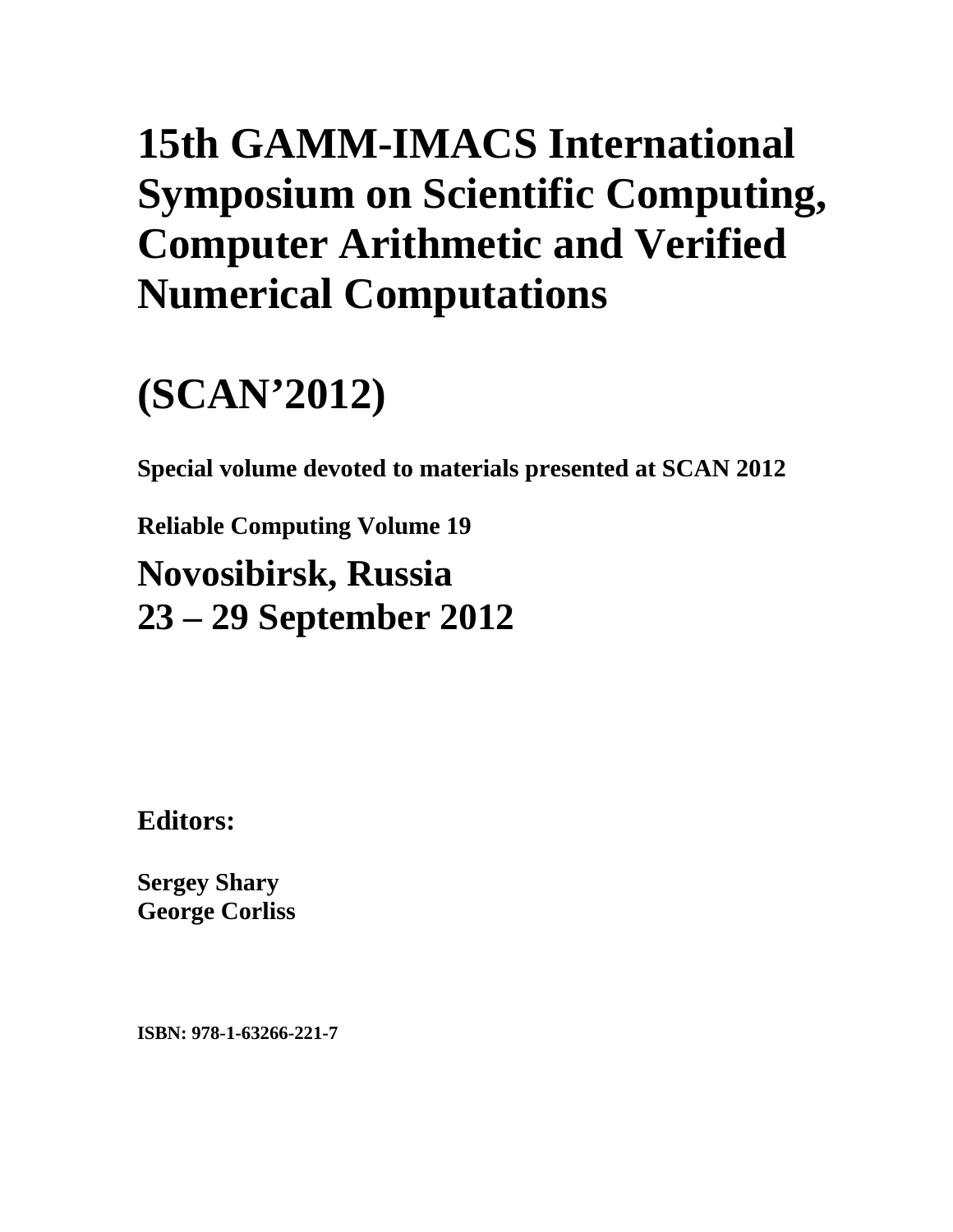**Printed from e-media with permission by:** 

Curran Associates, Inc. 57 Morehouse Lane Red Hook, NY 12571



**Some format issues inherent in the e-media version may also appear in this print version.** 

Copyright© (2012) by the Institute of Computational Technologies All rights reserved.

Printed by Curran Associates, Inc. (2014)

For permission requests, please contact the Institute of Computational Technologies at the address below.

Institute of Computational Technologies 6 Acad. Lavrentjev Avenue 630090 Novosibirsk Russia

Phone: (383) 330 61 50 Fax: (383) 330 63 42

ict@ict.nsc.ru

#### **Additional copies of this publication are available from:**

Curran Associates, Inc. 57 Morehouse Lane Red Hook, NY 12571 USA Phone: 845-758-0400 Fax: 845-758-2634 Email: curran@proceedings.com Web: www.proceedings.com